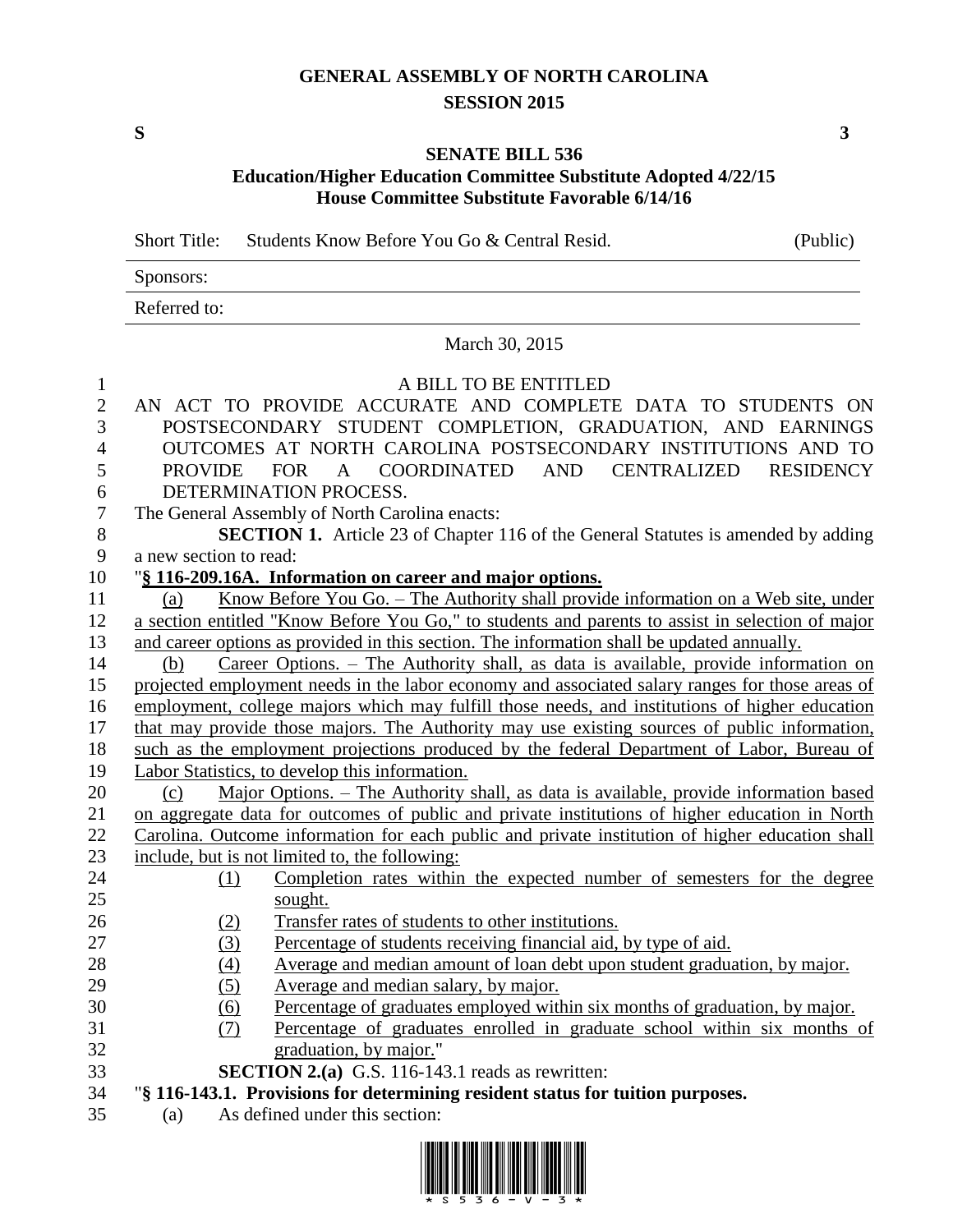| A "legal resident" or "resident" is a person who qualifies as a domiciliary of<br>(1)<br>$\mathbf{1}$<br>$\overline{2}$<br>North Carolina; a "nonresident" is a person who does not qualify as a<br>3<br>domiciliary of North Carolina.<br>$\overline{4}$<br>A "resident for tuition purposes" is a person who qualifies for the in-State<br>(2)<br>5<br>tuition rate; a "nonresident for tuition purposes" is a person who does not<br>qualify for the in-State tuition rate.<br>6<br>$\tau$<br>"Institution of higher education" means any of the constituent institutions of the<br>(3)<br>8<br>University of North Carolina and the community colleges under the jurisdiction<br>9<br>of the State Board of Community Colleges.<br>10<br>"Authority" means the State Education Assistance Authority created by and<br>$\left(4\right)$<br>11<br>authorized to act under Article 23 of Chapter 116 of the General Statutes.<br>12<br>13<br>An individual shall not be classified as a resident for tuition purposes and, thus, not<br>(d)<br>14<br>rendered eligible to receive the in-State tuition rate, until he or she has provided such evidence<br>related to legal residence and its duration as may be required by the coordinated and centralized<br>15<br>residency determination process administered by the Authority in accordance with this Article<br>16<br>17<br>acting on behalf of officials of the institution of higher education from which the individual seeks<br>18<br>the in-State tuition rate.<br>19<br>When an individual presents evidence that the individual has living parent(s) or<br>(e)<br>court-appointed guardian of the person, the legal residence of such parent(s) or guardian shall be<br>20<br>21<br>prima facie evidence of the individual's legal residence, which may be reinforced or rebutted<br>relative to the age and general circumstances of the individual by the other evidence of legal<br>22<br>23<br>residence required of or presented by the individual; provided, that the legal residence of an<br>24<br>individual whose parents are domiciled outside this State shall not be prima facie evidence of the<br>25<br>individual's legal residence if the individual has lived in this State the five consecutive years prior<br>26<br>to enrolling or reregistering at the an institution of higher education at which resident status for<br>27<br>tuition purposes is sought education.<br>28<br>A person who, having acquired bona fide legal residence in North Carolina, has been<br>29<br>(i)<br>30<br>classified as a resident for tuition purposes but who, while enrolled in a Statean institution of<br>31<br>higher education, loses North Carolina legal residence, shall continue to enjoy the in-State tuition<br>32<br>rate for a statutory grace period. This grace period shall be measured from the date on which the<br>33<br>culminating circumstances arose that caused loss of legal residence and shall continue for 12<br>months; provided, that a resident's marriage to a person domiciled outside of North Carolina shall<br>34<br>not be deemed a culminating circumstance even when said resident's spouse continues to be<br>35<br>domiciled outside of North Carolina; and provided, further, that if the 12-month period ends<br>36<br>37<br>during a semester or academic term in which such a former resident is enrolled at a Statean<br>38<br>institution of higher education, such grace period shall extend, in addition, to the end of that<br>39<br>semester or academic term.<br>"<br>40<br><b>SECTION 2.(b)</b> G.S. 116-201(b) reads as rewritten:<br>41<br>42<br>As used in this Article, the following terms shall have the following meanings unless<br>" $(b)$<br>43<br>the context indicates a contrary intent:<br>44<br>45<br>(11)<br>"Student," with respect to scholarships, grants, and work-study programs,<br>means a resident of the State, State for tuition purposes under the criteria set<br>46<br>47<br>forth in G.S. 116-143.1 and in accordance with any definitions of residency that<br>48<br>may from time to time be prescribed by the Board of Governors of The<br>University of North Carolina and published in the residency manual of the<br>49<br>Board, Carolina, who, under regulations adopted by the Authority, has enrolled<br>50<br>or will enroll in an eligible institution for the purpose of pursuing his education<br>51 | <b>General Assembly Of North Carolina</b> |  | <b>Session 2015</b> |  |
|-----------------------------------------------------------------------------------------------------------------------------------------------------------------------------------------------------------------------------------------------------------------------------------------------------------------------------------------------------------------------------------------------------------------------------------------------------------------------------------------------------------------------------------------------------------------------------------------------------------------------------------------------------------------------------------------------------------------------------------------------------------------------------------------------------------------------------------------------------------------------------------------------------------------------------------------------------------------------------------------------------------------------------------------------------------------------------------------------------------------------------------------------------------------------------------------------------------------------------------------------------------------------------------------------------------------------------------------------------------------------------------------------------------------------------------------------------------------------------------------------------------------------------------------------------------------------------------------------------------------------------------------------------------------------------------------------------------------------------------------------------------------------------------------------------------------------------------------------------------------------------------------------------------------------------------------------------------------------------------------------------------------------------------------------------------------------------------------------------------------------------------------------------------------------------------------------------------------------------------------------------------------------------------------------------------------------------------------------------------------------------------------------------------------------------------------------------------------------------------------------------------------------------------------------------------------------------------------------------------------------------------------------------------------------------------------------------------------------------------------------------------------------------------------------------------------------------------------------------------------------------------------------------------------------------------------------------------------------------------------------------------------------------------------------------------------------------------------------------------------------------------------------------------------------------------------------------------------------------------------------------------------------------------------------------------------------------------------------------------------------------------------------------------------------------------------------------------------------------------------------------------------------------------------------------------------------------------------------------------------------------------------------------------------------------------------------------------------------------------------------------------------------------------------------------------------------------------------------------------------------------------------------------------------------------------------------------------------------------------------------------------------------------------------------------------------------------------------------------------------------------------------------------------------------------------------------------------------------------------------------------------------------------------------------------------------------------------------------------------------------------------------------------------------------------------------------------------------------------|-------------------------------------------|--|---------------------|--|
|                                                                                                                                                                                                                                                                                                                                                                                                                                                                                                                                                                                                                                                                                                                                                                                                                                                                                                                                                                                                                                                                                                                                                                                                                                                                                                                                                                                                                                                                                                                                                                                                                                                                                                                                                                                                                                                                                                                                                                                                                                                                                                                                                                                                                                                                                                                                                                                                                                                                                                                                                                                                                                                                                                                                                                                                                                                                                                                                                                                                                                                                                                                                                                                                                                                                                                                                                                                                                                                                                                                                                                                                                                                                                                                                                                                                                                                                                                                                                                                                                                                                                                                                                                                                                                                                                                                                                                                                                                                                             |                                           |  |                     |  |
|                                                                                                                                                                                                                                                                                                                                                                                                                                                                                                                                                                                                                                                                                                                                                                                                                                                                                                                                                                                                                                                                                                                                                                                                                                                                                                                                                                                                                                                                                                                                                                                                                                                                                                                                                                                                                                                                                                                                                                                                                                                                                                                                                                                                                                                                                                                                                                                                                                                                                                                                                                                                                                                                                                                                                                                                                                                                                                                                                                                                                                                                                                                                                                                                                                                                                                                                                                                                                                                                                                                                                                                                                                                                                                                                                                                                                                                                                                                                                                                                                                                                                                                                                                                                                                                                                                                                                                                                                                                                             |                                           |  |                     |  |
|                                                                                                                                                                                                                                                                                                                                                                                                                                                                                                                                                                                                                                                                                                                                                                                                                                                                                                                                                                                                                                                                                                                                                                                                                                                                                                                                                                                                                                                                                                                                                                                                                                                                                                                                                                                                                                                                                                                                                                                                                                                                                                                                                                                                                                                                                                                                                                                                                                                                                                                                                                                                                                                                                                                                                                                                                                                                                                                                                                                                                                                                                                                                                                                                                                                                                                                                                                                                                                                                                                                                                                                                                                                                                                                                                                                                                                                                                                                                                                                                                                                                                                                                                                                                                                                                                                                                                                                                                                                                             |                                           |  |                     |  |
|                                                                                                                                                                                                                                                                                                                                                                                                                                                                                                                                                                                                                                                                                                                                                                                                                                                                                                                                                                                                                                                                                                                                                                                                                                                                                                                                                                                                                                                                                                                                                                                                                                                                                                                                                                                                                                                                                                                                                                                                                                                                                                                                                                                                                                                                                                                                                                                                                                                                                                                                                                                                                                                                                                                                                                                                                                                                                                                                                                                                                                                                                                                                                                                                                                                                                                                                                                                                                                                                                                                                                                                                                                                                                                                                                                                                                                                                                                                                                                                                                                                                                                                                                                                                                                                                                                                                                                                                                                                                             |                                           |  |                     |  |
|                                                                                                                                                                                                                                                                                                                                                                                                                                                                                                                                                                                                                                                                                                                                                                                                                                                                                                                                                                                                                                                                                                                                                                                                                                                                                                                                                                                                                                                                                                                                                                                                                                                                                                                                                                                                                                                                                                                                                                                                                                                                                                                                                                                                                                                                                                                                                                                                                                                                                                                                                                                                                                                                                                                                                                                                                                                                                                                                                                                                                                                                                                                                                                                                                                                                                                                                                                                                                                                                                                                                                                                                                                                                                                                                                                                                                                                                                                                                                                                                                                                                                                                                                                                                                                                                                                                                                                                                                                                                             |                                           |  |                     |  |
|                                                                                                                                                                                                                                                                                                                                                                                                                                                                                                                                                                                                                                                                                                                                                                                                                                                                                                                                                                                                                                                                                                                                                                                                                                                                                                                                                                                                                                                                                                                                                                                                                                                                                                                                                                                                                                                                                                                                                                                                                                                                                                                                                                                                                                                                                                                                                                                                                                                                                                                                                                                                                                                                                                                                                                                                                                                                                                                                                                                                                                                                                                                                                                                                                                                                                                                                                                                                                                                                                                                                                                                                                                                                                                                                                                                                                                                                                                                                                                                                                                                                                                                                                                                                                                                                                                                                                                                                                                                                             |                                           |  |                     |  |
|                                                                                                                                                                                                                                                                                                                                                                                                                                                                                                                                                                                                                                                                                                                                                                                                                                                                                                                                                                                                                                                                                                                                                                                                                                                                                                                                                                                                                                                                                                                                                                                                                                                                                                                                                                                                                                                                                                                                                                                                                                                                                                                                                                                                                                                                                                                                                                                                                                                                                                                                                                                                                                                                                                                                                                                                                                                                                                                                                                                                                                                                                                                                                                                                                                                                                                                                                                                                                                                                                                                                                                                                                                                                                                                                                                                                                                                                                                                                                                                                                                                                                                                                                                                                                                                                                                                                                                                                                                                                             |                                           |  |                     |  |
|                                                                                                                                                                                                                                                                                                                                                                                                                                                                                                                                                                                                                                                                                                                                                                                                                                                                                                                                                                                                                                                                                                                                                                                                                                                                                                                                                                                                                                                                                                                                                                                                                                                                                                                                                                                                                                                                                                                                                                                                                                                                                                                                                                                                                                                                                                                                                                                                                                                                                                                                                                                                                                                                                                                                                                                                                                                                                                                                                                                                                                                                                                                                                                                                                                                                                                                                                                                                                                                                                                                                                                                                                                                                                                                                                                                                                                                                                                                                                                                                                                                                                                                                                                                                                                                                                                                                                                                                                                                                             |                                           |  |                     |  |
|                                                                                                                                                                                                                                                                                                                                                                                                                                                                                                                                                                                                                                                                                                                                                                                                                                                                                                                                                                                                                                                                                                                                                                                                                                                                                                                                                                                                                                                                                                                                                                                                                                                                                                                                                                                                                                                                                                                                                                                                                                                                                                                                                                                                                                                                                                                                                                                                                                                                                                                                                                                                                                                                                                                                                                                                                                                                                                                                                                                                                                                                                                                                                                                                                                                                                                                                                                                                                                                                                                                                                                                                                                                                                                                                                                                                                                                                                                                                                                                                                                                                                                                                                                                                                                                                                                                                                                                                                                                                             |                                           |  |                     |  |
|                                                                                                                                                                                                                                                                                                                                                                                                                                                                                                                                                                                                                                                                                                                                                                                                                                                                                                                                                                                                                                                                                                                                                                                                                                                                                                                                                                                                                                                                                                                                                                                                                                                                                                                                                                                                                                                                                                                                                                                                                                                                                                                                                                                                                                                                                                                                                                                                                                                                                                                                                                                                                                                                                                                                                                                                                                                                                                                                                                                                                                                                                                                                                                                                                                                                                                                                                                                                                                                                                                                                                                                                                                                                                                                                                                                                                                                                                                                                                                                                                                                                                                                                                                                                                                                                                                                                                                                                                                                                             |                                           |  |                     |  |
|                                                                                                                                                                                                                                                                                                                                                                                                                                                                                                                                                                                                                                                                                                                                                                                                                                                                                                                                                                                                                                                                                                                                                                                                                                                                                                                                                                                                                                                                                                                                                                                                                                                                                                                                                                                                                                                                                                                                                                                                                                                                                                                                                                                                                                                                                                                                                                                                                                                                                                                                                                                                                                                                                                                                                                                                                                                                                                                                                                                                                                                                                                                                                                                                                                                                                                                                                                                                                                                                                                                                                                                                                                                                                                                                                                                                                                                                                                                                                                                                                                                                                                                                                                                                                                                                                                                                                                                                                                                                             |                                           |  |                     |  |
|                                                                                                                                                                                                                                                                                                                                                                                                                                                                                                                                                                                                                                                                                                                                                                                                                                                                                                                                                                                                                                                                                                                                                                                                                                                                                                                                                                                                                                                                                                                                                                                                                                                                                                                                                                                                                                                                                                                                                                                                                                                                                                                                                                                                                                                                                                                                                                                                                                                                                                                                                                                                                                                                                                                                                                                                                                                                                                                                                                                                                                                                                                                                                                                                                                                                                                                                                                                                                                                                                                                                                                                                                                                                                                                                                                                                                                                                                                                                                                                                                                                                                                                                                                                                                                                                                                                                                                                                                                                                             |                                           |  |                     |  |
|                                                                                                                                                                                                                                                                                                                                                                                                                                                                                                                                                                                                                                                                                                                                                                                                                                                                                                                                                                                                                                                                                                                                                                                                                                                                                                                                                                                                                                                                                                                                                                                                                                                                                                                                                                                                                                                                                                                                                                                                                                                                                                                                                                                                                                                                                                                                                                                                                                                                                                                                                                                                                                                                                                                                                                                                                                                                                                                                                                                                                                                                                                                                                                                                                                                                                                                                                                                                                                                                                                                                                                                                                                                                                                                                                                                                                                                                                                                                                                                                                                                                                                                                                                                                                                                                                                                                                                                                                                                                             |                                           |  |                     |  |
|                                                                                                                                                                                                                                                                                                                                                                                                                                                                                                                                                                                                                                                                                                                                                                                                                                                                                                                                                                                                                                                                                                                                                                                                                                                                                                                                                                                                                                                                                                                                                                                                                                                                                                                                                                                                                                                                                                                                                                                                                                                                                                                                                                                                                                                                                                                                                                                                                                                                                                                                                                                                                                                                                                                                                                                                                                                                                                                                                                                                                                                                                                                                                                                                                                                                                                                                                                                                                                                                                                                                                                                                                                                                                                                                                                                                                                                                                                                                                                                                                                                                                                                                                                                                                                                                                                                                                                                                                                                                             |                                           |  |                     |  |
|                                                                                                                                                                                                                                                                                                                                                                                                                                                                                                                                                                                                                                                                                                                                                                                                                                                                                                                                                                                                                                                                                                                                                                                                                                                                                                                                                                                                                                                                                                                                                                                                                                                                                                                                                                                                                                                                                                                                                                                                                                                                                                                                                                                                                                                                                                                                                                                                                                                                                                                                                                                                                                                                                                                                                                                                                                                                                                                                                                                                                                                                                                                                                                                                                                                                                                                                                                                                                                                                                                                                                                                                                                                                                                                                                                                                                                                                                                                                                                                                                                                                                                                                                                                                                                                                                                                                                                                                                                                                             |                                           |  |                     |  |
|                                                                                                                                                                                                                                                                                                                                                                                                                                                                                                                                                                                                                                                                                                                                                                                                                                                                                                                                                                                                                                                                                                                                                                                                                                                                                                                                                                                                                                                                                                                                                                                                                                                                                                                                                                                                                                                                                                                                                                                                                                                                                                                                                                                                                                                                                                                                                                                                                                                                                                                                                                                                                                                                                                                                                                                                                                                                                                                                                                                                                                                                                                                                                                                                                                                                                                                                                                                                                                                                                                                                                                                                                                                                                                                                                                                                                                                                                                                                                                                                                                                                                                                                                                                                                                                                                                                                                                                                                                                                             |                                           |  |                     |  |
|                                                                                                                                                                                                                                                                                                                                                                                                                                                                                                                                                                                                                                                                                                                                                                                                                                                                                                                                                                                                                                                                                                                                                                                                                                                                                                                                                                                                                                                                                                                                                                                                                                                                                                                                                                                                                                                                                                                                                                                                                                                                                                                                                                                                                                                                                                                                                                                                                                                                                                                                                                                                                                                                                                                                                                                                                                                                                                                                                                                                                                                                                                                                                                                                                                                                                                                                                                                                                                                                                                                                                                                                                                                                                                                                                                                                                                                                                                                                                                                                                                                                                                                                                                                                                                                                                                                                                                                                                                                                             |                                           |  |                     |  |
|                                                                                                                                                                                                                                                                                                                                                                                                                                                                                                                                                                                                                                                                                                                                                                                                                                                                                                                                                                                                                                                                                                                                                                                                                                                                                                                                                                                                                                                                                                                                                                                                                                                                                                                                                                                                                                                                                                                                                                                                                                                                                                                                                                                                                                                                                                                                                                                                                                                                                                                                                                                                                                                                                                                                                                                                                                                                                                                                                                                                                                                                                                                                                                                                                                                                                                                                                                                                                                                                                                                                                                                                                                                                                                                                                                                                                                                                                                                                                                                                                                                                                                                                                                                                                                                                                                                                                                                                                                                                             |                                           |  |                     |  |
|                                                                                                                                                                                                                                                                                                                                                                                                                                                                                                                                                                                                                                                                                                                                                                                                                                                                                                                                                                                                                                                                                                                                                                                                                                                                                                                                                                                                                                                                                                                                                                                                                                                                                                                                                                                                                                                                                                                                                                                                                                                                                                                                                                                                                                                                                                                                                                                                                                                                                                                                                                                                                                                                                                                                                                                                                                                                                                                                                                                                                                                                                                                                                                                                                                                                                                                                                                                                                                                                                                                                                                                                                                                                                                                                                                                                                                                                                                                                                                                                                                                                                                                                                                                                                                                                                                                                                                                                                                                                             |                                           |  |                     |  |
|                                                                                                                                                                                                                                                                                                                                                                                                                                                                                                                                                                                                                                                                                                                                                                                                                                                                                                                                                                                                                                                                                                                                                                                                                                                                                                                                                                                                                                                                                                                                                                                                                                                                                                                                                                                                                                                                                                                                                                                                                                                                                                                                                                                                                                                                                                                                                                                                                                                                                                                                                                                                                                                                                                                                                                                                                                                                                                                                                                                                                                                                                                                                                                                                                                                                                                                                                                                                                                                                                                                                                                                                                                                                                                                                                                                                                                                                                                                                                                                                                                                                                                                                                                                                                                                                                                                                                                                                                                                                             |                                           |  |                     |  |
|                                                                                                                                                                                                                                                                                                                                                                                                                                                                                                                                                                                                                                                                                                                                                                                                                                                                                                                                                                                                                                                                                                                                                                                                                                                                                                                                                                                                                                                                                                                                                                                                                                                                                                                                                                                                                                                                                                                                                                                                                                                                                                                                                                                                                                                                                                                                                                                                                                                                                                                                                                                                                                                                                                                                                                                                                                                                                                                                                                                                                                                                                                                                                                                                                                                                                                                                                                                                                                                                                                                                                                                                                                                                                                                                                                                                                                                                                                                                                                                                                                                                                                                                                                                                                                                                                                                                                                                                                                                                             |                                           |  |                     |  |
|                                                                                                                                                                                                                                                                                                                                                                                                                                                                                                                                                                                                                                                                                                                                                                                                                                                                                                                                                                                                                                                                                                                                                                                                                                                                                                                                                                                                                                                                                                                                                                                                                                                                                                                                                                                                                                                                                                                                                                                                                                                                                                                                                                                                                                                                                                                                                                                                                                                                                                                                                                                                                                                                                                                                                                                                                                                                                                                                                                                                                                                                                                                                                                                                                                                                                                                                                                                                                                                                                                                                                                                                                                                                                                                                                                                                                                                                                                                                                                                                                                                                                                                                                                                                                                                                                                                                                                                                                                                                             |                                           |  |                     |  |
|                                                                                                                                                                                                                                                                                                                                                                                                                                                                                                                                                                                                                                                                                                                                                                                                                                                                                                                                                                                                                                                                                                                                                                                                                                                                                                                                                                                                                                                                                                                                                                                                                                                                                                                                                                                                                                                                                                                                                                                                                                                                                                                                                                                                                                                                                                                                                                                                                                                                                                                                                                                                                                                                                                                                                                                                                                                                                                                                                                                                                                                                                                                                                                                                                                                                                                                                                                                                                                                                                                                                                                                                                                                                                                                                                                                                                                                                                                                                                                                                                                                                                                                                                                                                                                                                                                                                                                                                                                                                             |                                           |  |                     |  |
|                                                                                                                                                                                                                                                                                                                                                                                                                                                                                                                                                                                                                                                                                                                                                                                                                                                                                                                                                                                                                                                                                                                                                                                                                                                                                                                                                                                                                                                                                                                                                                                                                                                                                                                                                                                                                                                                                                                                                                                                                                                                                                                                                                                                                                                                                                                                                                                                                                                                                                                                                                                                                                                                                                                                                                                                                                                                                                                                                                                                                                                                                                                                                                                                                                                                                                                                                                                                                                                                                                                                                                                                                                                                                                                                                                                                                                                                                                                                                                                                                                                                                                                                                                                                                                                                                                                                                                                                                                                                             |                                           |  |                     |  |
|                                                                                                                                                                                                                                                                                                                                                                                                                                                                                                                                                                                                                                                                                                                                                                                                                                                                                                                                                                                                                                                                                                                                                                                                                                                                                                                                                                                                                                                                                                                                                                                                                                                                                                                                                                                                                                                                                                                                                                                                                                                                                                                                                                                                                                                                                                                                                                                                                                                                                                                                                                                                                                                                                                                                                                                                                                                                                                                                                                                                                                                                                                                                                                                                                                                                                                                                                                                                                                                                                                                                                                                                                                                                                                                                                                                                                                                                                                                                                                                                                                                                                                                                                                                                                                                                                                                                                                                                                                                                             |                                           |  |                     |  |
|                                                                                                                                                                                                                                                                                                                                                                                                                                                                                                                                                                                                                                                                                                                                                                                                                                                                                                                                                                                                                                                                                                                                                                                                                                                                                                                                                                                                                                                                                                                                                                                                                                                                                                                                                                                                                                                                                                                                                                                                                                                                                                                                                                                                                                                                                                                                                                                                                                                                                                                                                                                                                                                                                                                                                                                                                                                                                                                                                                                                                                                                                                                                                                                                                                                                                                                                                                                                                                                                                                                                                                                                                                                                                                                                                                                                                                                                                                                                                                                                                                                                                                                                                                                                                                                                                                                                                                                                                                                                             |                                           |  |                     |  |
|                                                                                                                                                                                                                                                                                                                                                                                                                                                                                                                                                                                                                                                                                                                                                                                                                                                                                                                                                                                                                                                                                                                                                                                                                                                                                                                                                                                                                                                                                                                                                                                                                                                                                                                                                                                                                                                                                                                                                                                                                                                                                                                                                                                                                                                                                                                                                                                                                                                                                                                                                                                                                                                                                                                                                                                                                                                                                                                                                                                                                                                                                                                                                                                                                                                                                                                                                                                                                                                                                                                                                                                                                                                                                                                                                                                                                                                                                                                                                                                                                                                                                                                                                                                                                                                                                                                                                                                                                                                                             |                                           |  |                     |  |
|                                                                                                                                                                                                                                                                                                                                                                                                                                                                                                                                                                                                                                                                                                                                                                                                                                                                                                                                                                                                                                                                                                                                                                                                                                                                                                                                                                                                                                                                                                                                                                                                                                                                                                                                                                                                                                                                                                                                                                                                                                                                                                                                                                                                                                                                                                                                                                                                                                                                                                                                                                                                                                                                                                                                                                                                                                                                                                                                                                                                                                                                                                                                                                                                                                                                                                                                                                                                                                                                                                                                                                                                                                                                                                                                                                                                                                                                                                                                                                                                                                                                                                                                                                                                                                                                                                                                                                                                                                                                             |                                           |  |                     |  |
|                                                                                                                                                                                                                                                                                                                                                                                                                                                                                                                                                                                                                                                                                                                                                                                                                                                                                                                                                                                                                                                                                                                                                                                                                                                                                                                                                                                                                                                                                                                                                                                                                                                                                                                                                                                                                                                                                                                                                                                                                                                                                                                                                                                                                                                                                                                                                                                                                                                                                                                                                                                                                                                                                                                                                                                                                                                                                                                                                                                                                                                                                                                                                                                                                                                                                                                                                                                                                                                                                                                                                                                                                                                                                                                                                                                                                                                                                                                                                                                                                                                                                                                                                                                                                                                                                                                                                                                                                                                                             |                                           |  |                     |  |
|                                                                                                                                                                                                                                                                                                                                                                                                                                                                                                                                                                                                                                                                                                                                                                                                                                                                                                                                                                                                                                                                                                                                                                                                                                                                                                                                                                                                                                                                                                                                                                                                                                                                                                                                                                                                                                                                                                                                                                                                                                                                                                                                                                                                                                                                                                                                                                                                                                                                                                                                                                                                                                                                                                                                                                                                                                                                                                                                                                                                                                                                                                                                                                                                                                                                                                                                                                                                                                                                                                                                                                                                                                                                                                                                                                                                                                                                                                                                                                                                                                                                                                                                                                                                                                                                                                                                                                                                                                                                             |                                           |  |                     |  |
|                                                                                                                                                                                                                                                                                                                                                                                                                                                                                                                                                                                                                                                                                                                                                                                                                                                                                                                                                                                                                                                                                                                                                                                                                                                                                                                                                                                                                                                                                                                                                                                                                                                                                                                                                                                                                                                                                                                                                                                                                                                                                                                                                                                                                                                                                                                                                                                                                                                                                                                                                                                                                                                                                                                                                                                                                                                                                                                                                                                                                                                                                                                                                                                                                                                                                                                                                                                                                                                                                                                                                                                                                                                                                                                                                                                                                                                                                                                                                                                                                                                                                                                                                                                                                                                                                                                                                                                                                                                                             |                                           |  |                     |  |
|                                                                                                                                                                                                                                                                                                                                                                                                                                                                                                                                                                                                                                                                                                                                                                                                                                                                                                                                                                                                                                                                                                                                                                                                                                                                                                                                                                                                                                                                                                                                                                                                                                                                                                                                                                                                                                                                                                                                                                                                                                                                                                                                                                                                                                                                                                                                                                                                                                                                                                                                                                                                                                                                                                                                                                                                                                                                                                                                                                                                                                                                                                                                                                                                                                                                                                                                                                                                                                                                                                                                                                                                                                                                                                                                                                                                                                                                                                                                                                                                                                                                                                                                                                                                                                                                                                                                                                                                                                                                             |                                           |  |                     |  |
|                                                                                                                                                                                                                                                                                                                                                                                                                                                                                                                                                                                                                                                                                                                                                                                                                                                                                                                                                                                                                                                                                                                                                                                                                                                                                                                                                                                                                                                                                                                                                                                                                                                                                                                                                                                                                                                                                                                                                                                                                                                                                                                                                                                                                                                                                                                                                                                                                                                                                                                                                                                                                                                                                                                                                                                                                                                                                                                                                                                                                                                                                                                                                                                                                                                                                                                                                                                                                                                                                                                                                                                                                                                                                                                                                                                                                                                                                                                                                                                                                                                                                                                                                                                                                                                                                                                                                                                                                                                                             |                                           |  |                     |  |
|                                                                                                                                                                                                                                                                                                                                                                                                                                                                                                                                                                                                                                                                                                                                                                                                                                                                                                                                                                                                                                                                                                                                                                                                                                                                                                                                                                                                                                                                                                                                                                                                                                                                                                                                                                                                                                                                                                                                                                                                                                                                                                                                                                                                                                                                                                                                                                                                                                                                                                                                                                                                                                                                                                                                                                                                                                                                                                                                                                                                                                                                                                                                                                                                                                                                                                                                                                                                                                                                                                                                                                                                                                                                                                                                                                                                                                                                                                                                                                                                                                                                                                                                                                                                                                                                                                                                                                                                                                                                             |                                           |  |                     |  |
|                                                                                                                                                                                                                                                                                                                                                                                                                                                                                                                                                                                                                                                                                                                                                                                                                                                                                                                                                                                                                                                                                                                                                                                                                                                                                                                                                                                                                                                                                                                                                                                                                                                                                                                                                                                                                                                                                                                                                                                                                                                                                                                                                                                                                                                                                                                                                                                                                                                                                                                                                                                                                                                                                                                                                                                                                                                                                                                                                                                                                                                                                                                                                                                                                                                                                                                                                                                                                                                                                                                                                                                                                                                                                                                                                                                                                                                                                                                                                                                                                                                                                                                                                                                                                                                                                                                                                                                                                                                                             |                                           |  |                     |  |
|                                                                                                                                                                                                                                                                                                                                                                                                                                                                                                                                                                                                                                                                                                                                                                                                                                                                                                                                                                                                                                                                                                                                                                                                                                                                                                                                                                                                                                                                                                                                                                                                                                                                                                                                                                                                                                                                                                                                                                                                                                                                                                                                                                                                                                                                                                                                                                                                                                                                                                                                                                                                                                                                                                                                                                                                                                                                                                                                                                                                                                                                                                                                                                                                                                                                                                                                                                                                                                                                                                                                                                                                                                                                                                                                                                                                                                                                                                                                                                                                                                                                                                                                                                                                                                                                                                                                                                                                                                                                             |                                           |  |                     |  |
|                                                                                                                                                                                                                                                                                                                                                                                                                                                                                                                                                                                                                                                                                                                                                                                                                                                                                                                                                                                                                                                                                                                                                                                                                                                                                                                                                                                                                                                                                                                                                                                                                                                                                                                                                                                                                                                                                                                                                                                                                                                                                                                                                                                                                                                                                                                                                                                                                                                                                                                                                                                                                                                                                                                                                                                                                                                                                                                                                                                                                                                                                                                                                                                                                                                                                                                                                                                                                                                                                                                                                                                                                                                                                                                                                                                                                                                                                                                                                                                                                                                                                                                                                                                                                                                                                                                                                                                                                                                                             |                                           |  |                     |  |
|                                                                                                                                                                                                                                                                                                                                                                                                                                                                                                                                                                                                                                                                                                                                                                                                                                                                                                                                                                                                                                                                                                                                                                                                                                                                                                                                                                                                                                                                                                                                                                                                                                                                                                                                                                                                                                                                                                                                                                                                                                                                                                                                                                                                                                                                                                                                                                                                                                                                                                                                                                                                                                                                                                                                                                                                                                                                                                                                                                                                                                                                                                                                                                                                                                                                                                                                                                                                                                                                                                                                                                                                                                                                                                                                                                                                                                                                                                                                                                                                                                                                                                                                                                                                                                                                                                                                                                                                                                                                             |                                           |  |                     |  |
|                                                                                                                                                                                                                                                                                                                                                                                                                                                                                                                                                                                                                                                                                                                                                                                                                                                                                                                                                                                                                                                                                                                                                                                                                                                                                                                                                                                                                                                                                                                                                                                                                                                                                                                                                                                                                                                                                                                                                                                                                                                                                                                                                                                                                                                                                                                                                                                                                                                                                                                                                                                                                                                                                                                                                                                                                                                                                                                                                                                                                                                                                                                                                                                                                                                                                                                                                                                                                                                                                                                                                                                                                                                                                                                                                                                                                                                                                                                                                                                                                                                                                                                                                                                                                                                                                                                                                                                                                                                                             |                                           |  |                     |  |
|                                                                                                                                                                                                                                                                                                                                                                                                                                                                                                                                                                                                                                                                                                                                                                                                                                                                                                                                                                                                                                                                                                                                                                                                                                                                                                                                                                                                                                                                                                                                                                                                                                                                                                                                                                                                                                                                                                                                                                                                                                                                                                                                                                                                                                                                                                                                                                                                                                                                                                                                                                                                                                                                                                                                                                                                                                                                                                                                                                                                                                                                                                                                                                                                                                                                                                                                                                                                                                                                                                                                                                                                                                                                                                                                                                                                                                                                                                                                                                                                                                                                                                                                                                                                                                                                                                                                                                                                                                                                             |                                           |  |                     |  |
|                                                                                                                                                                                                                                                                                                                                                                                                                                                                                                                                                                                                                                                                                                                                                                                                                                                                                                                                                                                                                                                                                                                                                                                                                                                                                                                                                                                                                                                                                                                                                                                                                                                                                                                                                                                                                                                                                                                                                                                                                                                                                                                                                                                                                                                                                                                                                                                                                                                                                                                                                                                                                                                                                                                                                                                                                                                                                                                                                                                                                                                                                                                                                                                                                                                                                                                                                                                                                                                                                                                                                                                                                                                                                                                                                                                                                                                                                                                                                                                                                                                                                                                                                                                                                                                                                                                                                                                                                                                                             |                                           |  |                     |  |
|                                                                                                                                                                                                                                                                                                                                                                                                                                                                                                                                                                                                                                                                                                                                                                                                                                                                                                                                                                                                                                                                                                                                                                                                                                                                                                                                                                                                                                                                                                                                                                                                                                                                                                                                                                                                                                                                                                                                                                                                                                                                                                                                                                                                                                                                                                                                                                                                                                                                                                                                                                                                                                                                                                                                                                                                                                                                                                                                                                                                                                                                                                                                                                                                                                                                                                                                                                                                                                                                                                                                                                                                                                                                                                                                                                                                                                                                                                                                                                                                                                                                                                                                                                                                                                                                                                                                                                                                                                                                             |                                           |  |                     |  |
|                                                                                                                                                                                                                                                                                                                                                                                                                                                                                                                                                                                                                                                                                                                                                                                                                                                                                                                                                                                                                                                                                                                                                                                                                                                                                                                                                                                                                                                                                                                                                                                                                                                                                                                                                                                                                                                                                                                                                                                                                                                                                                                                                                                                                                                                                                                                                                                                                                                                                                                                                                                                                                                                                                                                                                                                                                                                                                                                                                                                                                                                                                                                                                                                                                                                                                                                                                                                                                                                                                                                                                                                                                                                                                                                                                                                                                                                                                                                                                                                                                                                                                                                                                                                                                                                                                                                                                                                                                                                             |                                           |  |                     |  |
|                                                                                                                                                                                                                                                                                                                                                                                                                                                                                                                                                                                                                                                                                                                                                                                                                                                                                                                                                                                                                                                                                                                                                                                                                                                                                                                                                                                                                                                                                                                                                                                                                                                                                                                                                                                                                                                                                                                                                                                                                                                                                                                                                                                                                                                                                                                                                                                                                                                                                                                                                                                                                                                                                                                                                                                                                                                                                                                                                                                                                                                                                                                                                                                                                                                                                                                                                                                                                                                                                                                                                                                                                                                                                                                                                                                                                                                                                                                                                                                                                                                                                                                                                                                                                                                                                                                                                                                                                                                                             |                                           |  |                     |  |
|                                                                                                                                                                                                                                                                                                                                                                                                                                                                                                                                                                                                                                                                                                                                                                                                                                                                                                                                                                                                                                                                                                                                                                                                                                                                                                                                                                                                                                                                                                                                                                                                                                                                                                                                                                                                                                                                                                                                                                                                                                                                                                                                                                                                                                                                                                                                                                                                                                                                                                                                                                                                                                                                                                                                                                                                                                                                                                                                                                                                                                                                                                                                                                                                                                                                                                                                                                                                                                                                                                                                                                                                                                                                                                                                                                                                                                                                                                                                                                                                                                                                                                                                                                                                                                                                                                                                                                                                                                                                             |                                           |  |                     |  |
|                                                                                                                                                                                                                                                                                                                                                                                                                                                                                                                                                                                                                                                                                                                                                                                                                                                                                                                                                                                                                                                                                                                                                                                                                                                                                                                                                                                                                                                                                                                                                                                                                                                                                                                                                                                                                                                                                                                                                                                                                                                                                                                                                                                                                                                                                                                                                                                                                                                                                                                                                                                                                                                                                                                                                                                                                                                                                                                                                                                                                                                                                                                                                                                                                                                                                                                                                                                                                                                                                                                                                                                                                                                                                                                                                                                                                                                                                                                                                                                                                                                                                                                                                                                                                                                                                                                                                                                                                                                                             |                                           |  |                     |  |
|                                                                                                                                                                                                                                                                                                                                                                                                                                                                                                                                                                                                                                                                                                                                                                                                                                                                                                                                                                                                                                                                                                                                                                                                                                                                                                                                                                                                                                                                                                                                                                                                                                                                                                                                                                                                                                                                                                                                                                                                                                                                                                                                                                                                                                                                                                                                                                                                                                                                                                                                                                                                                                                                                                                                                                                                                                                                                                                                                                                                                                                                                                                                                                                                                                                                                                                                                                                                                                                                                                                                                                                                                                                                                                                                                                                                                                                                                                                                                                                                                                                                                                                                                                                                                                                                                                                                                                                                                                                                             |                                           |  |                     |  |
|                                                                                                                                                                                                                                                                                                                                                                                                                                                                                                                                                                                                                                                                                                                                                                                                                                                                                                                                                                                                                                                                                                                                                                                                                                                                                                                                                                                                                                                                                                                                                                                                                                                                                                                                                                                                                                                                                                                                                                                                                                                                                                                                                                                                                                                                                                                                                                                                                                                                                                                                                                                                                                                                                                                                                                                                                                                                                                                                                                                                                                                                                                                                                                                                                                                                                                                                                                                                                                                                                                                                                                                                                                                                                                                                                                                                                                                                                                                                                                                                                                                                                                                                                                                                                                                                                                                                                                                                                                                                             |                                           |  |                     |  |
|                                                                                                                                                                                                                                                                                                                                                                                                                                                                                                                                                                                                                                                                                                                                                                                                                                                                                                                                                                                                                                                                                                                                                                                                                                                                                                                                                                                                                                                                                                                                                                                                                                                                                                                                                                                                                                                                                                                                                                                                                                                                                                                                                                                                                                                                                                                                                                                                                                                                                                                                                                                                                                                                                                                                                                                                                                                                                                                                                                                                                                                                                                                                                                                                                                                                                                                                                                                                                                                                                                                                                                                                                                                                                                                                                                                                                                                                                                                                                                                                                                                                                                                                                                                                                                                                                                                                                                                                                                                                             |                                           |  |                     |  |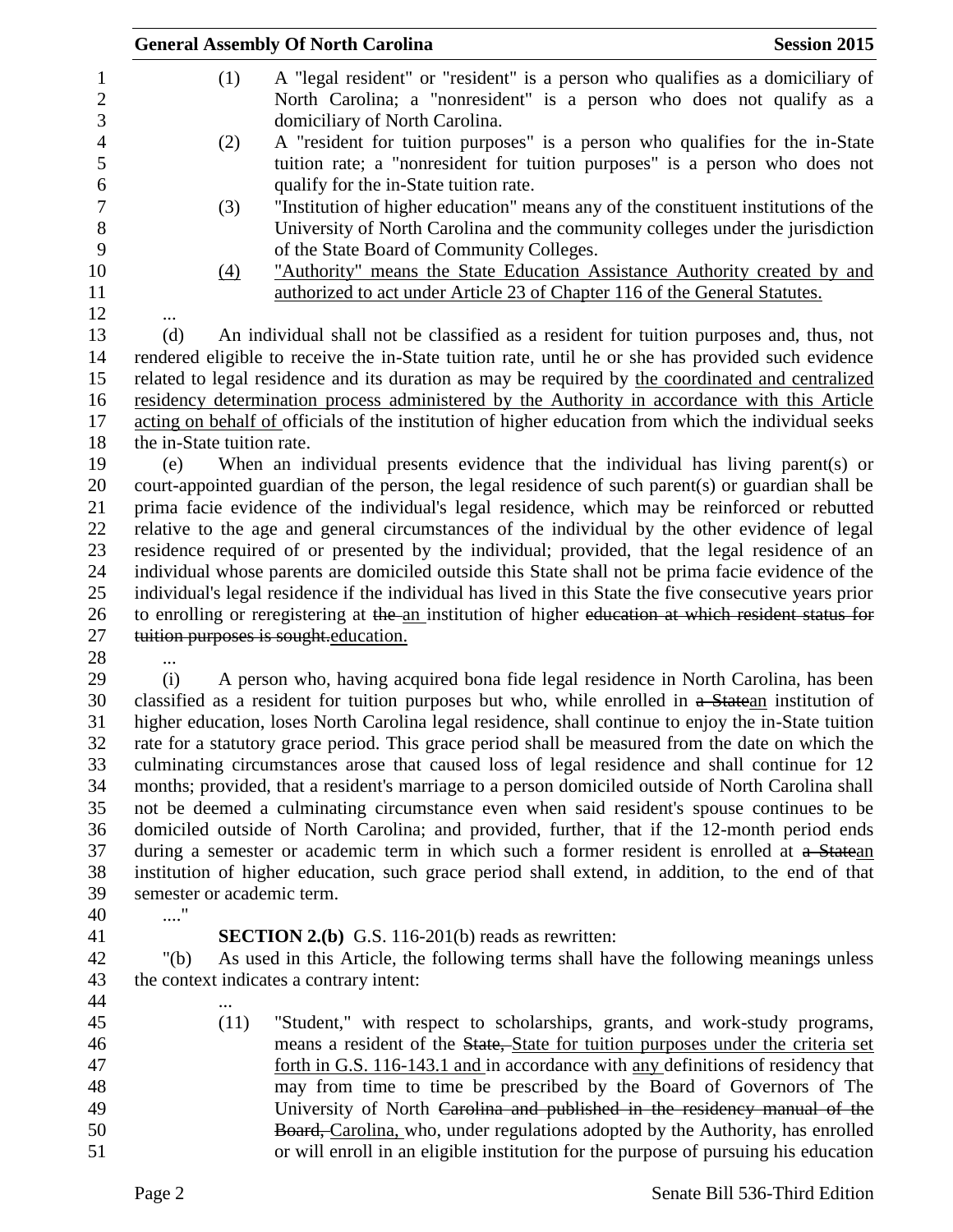|                                                                         |                                                                                                                                                                                                                              | <b>General Assembly Of North Carolina</b>                                                                                                                                                                                                                                                                                                                                                                                                                                                                             | <b>Session 2015</b> |  |  |
|-------------------------------------------------------------------------|------------------------------------------------------------------------------------------------------------------------------------------------------------------------------------------------------------------------------|-----------------------------------------------------------------------------------------------------------------------------------------------------------------------------------------------------------------------------------------------------------------------------------------------------------------------------------------------------------------------------------------------------------------------------------------------------------------------------------------------------------------------|---------------------|--|--|
| $\mathbf{1}$<br>$\mathbf{2}$<br>3<br>$\overline{\mathcal{A}}$<br>5<br>6 |                                                                                                                                                                                                                              | beyond the high school level, who is making suitable progress in his education<br>in accordance with standards acceptable to the Authority and, for the purposes<br>of G.S. 116-209.19, who has not received a bachelor's degree, or qualified for it<br>and who is otherwise classified as an undergraduate under those regulations that<br>the Authority may promulgate;                                                                                                                                            |                     |  |  |
| 7<br>$8\,$<br>9<br>10<br>11<br>12<br>13                                 | "(12)                                                                                                                                                                                                                        | <b>SECTION 2.(c)</b> G.S. 116-204 is amended by adding a new subdivision to read:<br>To administer the coordinated and centralized process for determining<br>residency for tuition and State-funded financial aid purposes that is jointly<br>developed and implemented by The University of North Carolina, the North<br>Carolina Community College System, and the Authority, in consultation with<br>the North Carolina Independent Colleges and Universities."<br>SECTION 2.(d) G.S. 116-281 reads as rewritten: |                     |  |  |
| 14                                                                      |                                                                                                                                                                                                                              | "§ 116-281. Eligibility requirements for scholarships.                                                                                                                                                                                                                                                                                                                                                                                                                                                                |                     |  |  |
| 15<br>16<br>17                                                          | In order to be eligible to receive a scholarship under this Article, a student seeking a degree,<br>diploma, or certificate at an eligible private postsecondary institution must meet all of the<br>following requirements: |                                                                                                                                                                                                                                                                                                                                                                                                                                                                                                                       |                     |  |  |
| 18                                                                      |                                                                                                                                                                                                                              |                                                                                                                                                                                                                                                                                                                                                                                                                                                                                                                       |                     |  |  |
| 19<br>20<br>21<br>22<br>23<br>24                                        | (3)                                                                                                                                                                                                                          | The student must qualify as a legal resident of North Carolina and as a resident<br>for tuition purposes under the criteria set forth in G.S. 116-143.1 and in<br>accordance with definitions of residency that may from time to time be adopted<br>by the Board of Governors and published in the residency manual of the Board<br>of Governors.of The University of North Carolina.                                                                                                                                 |                     |  |  |
| 25                                                                      |                                                                                                                                                                                                                              | <b>SECTION 2.(e)</b> G.S. 115C-499.2 reads as rewritten:                                                                                                                                                                                                                                                                                                                                                                                                                                                              |                     |  |  |
| 26<br>27<br>28<br>29<br>30                                              | requirements:                                                                                                                                                                                                                | "§ 115C-499.2. Eligibility requirements for a scholarship.<br>In order to be eligible to receive a scholarship under this Article, a student seeking a degree,<br>diploma, or certificate at an eligible postsecondary institution must meet all of the following                                                                                                                                                                                                                                                     |                     |  |  |
| 31<br>32<br>33<br>34<br>35<br>36                                        | (3)<br>$\ldots$ "                                                                                                                                                                                                            | The student must qualify as a legal resident of North Carolina and as a resident<br>for tuition purposes <u>under the criteria set forth in G.S. 116-143.1</u> and in<br>accordance with definitions of residency that may from time to time be adopted<br>by the Board of Governors and published in the residency manual of the Board<br>of Governors. of The University of North Carolina.                                                                                                                         |                     |  |  |
| 37                                                                      |                                                                                                                                                                                                                              | <b>SECTION 2.(f)</b> G.S. 105-259(b) is amended by adding a new subdivision to read:                                                                                                                                                                                                                                                                                                                                                                                                                                  |                     |  |  |
| 38                                                                      | " $(b)$                                                                                                                                                                                                                      | Disclosure Prohibited. – An officer, an employee, or an agent of the State who has                                                                                                                                                                                                                                                                                                                                                                                                                                    |                     |  |  |
| 39                                                                      |                                                                                                                                                                                                                              |                                                                                                                                                                                                                                                                                                                                                                                                                                                                                                                       |                     |  |  |
| 40                                                                      | access to tax information in the course of service to or employment by the State may not disclose                                                                                                                            |                                                                                                                                                                                                                                                                                                                                                                                                                                                                                                                       |                     |  |  |
| 41                                                                      | the information to any other person except as provided in this subsection. Standards used or to be                                                                                                                           |                                                                                                                                                                                                                                                                                                                                                                                                                                                                                                                       |                     |  |  |
| 42                                                                      | used for the selection of returns for examination and data used or to be used for determining the                                                                                                                            |                                                                                                                                                                                                                                                                                                                                                                                                                                                                                                                       |                     |  |  |
| 43                                                                      | standards may not be disclosed for any purpose. All other tax information may be disclosed only if<br>the disclosure is made for one of the following purposes:                                                              |                                                                                                                                                                                                                                                                                                                                                                                                                                                                                                                       |                     |  |  |
| 44                                                                      |                                                                                                                                                                                                                              |                                                                                                                                                                                                                                                                                                                                                                                                                                                                                                                       |                     |  |  |
| 45                                                                      | (52)                                                                                                                                                                                                                         | To furnish tax information to the State Education Assistance Authority as                                                                                                                                                                                                                                                                                                                                                                                                                                             |                     |  |  |
| 46                                                                      |                                                                                                                                                                                                                              | necessary for administering the coordinated and centralized residency                                                                                                                                                                                                                                                                                                                                                                                                                                                 |                     |  |  |
| 47                                                                      |                                                                                                                                                                                                                              | determination process in accordance with Article 14 of Chapter 116 of the                                                                                                                                                                                                                                                                                                                                                                                                                                             |                     |  |  |
| 48                                                                      |                                                                                                                                                                                                                              | <b>General Statutes."</b>                                                                                                                                                                                                                                                                                                                                                                                                                                                                                             |                     |  |  |
| 49                                                                      |                                                                                                                                                                                                                              | <b>SECTION 2.(g)</b> The State Board of Community Colleges shall adopt a policy that                                                                                                                                                                                                                                                                                                                                                                                                                                  |                     |  |  |
| 50                                                                      | requires the community colleges within the North Carolina Community College System to accept                                                                                                                                 |                                                                                                                                                                                                                                                                                                                                                                                                                                                                                                                       |                     |  |  |
| 51                                                                      | only the residency classification jointly developed by The University of North Carolina, the North                                                                                                                           |                                                                                                                                                                                                                                                                                                                                                                                                                                                                                                                       |                     |  |  |